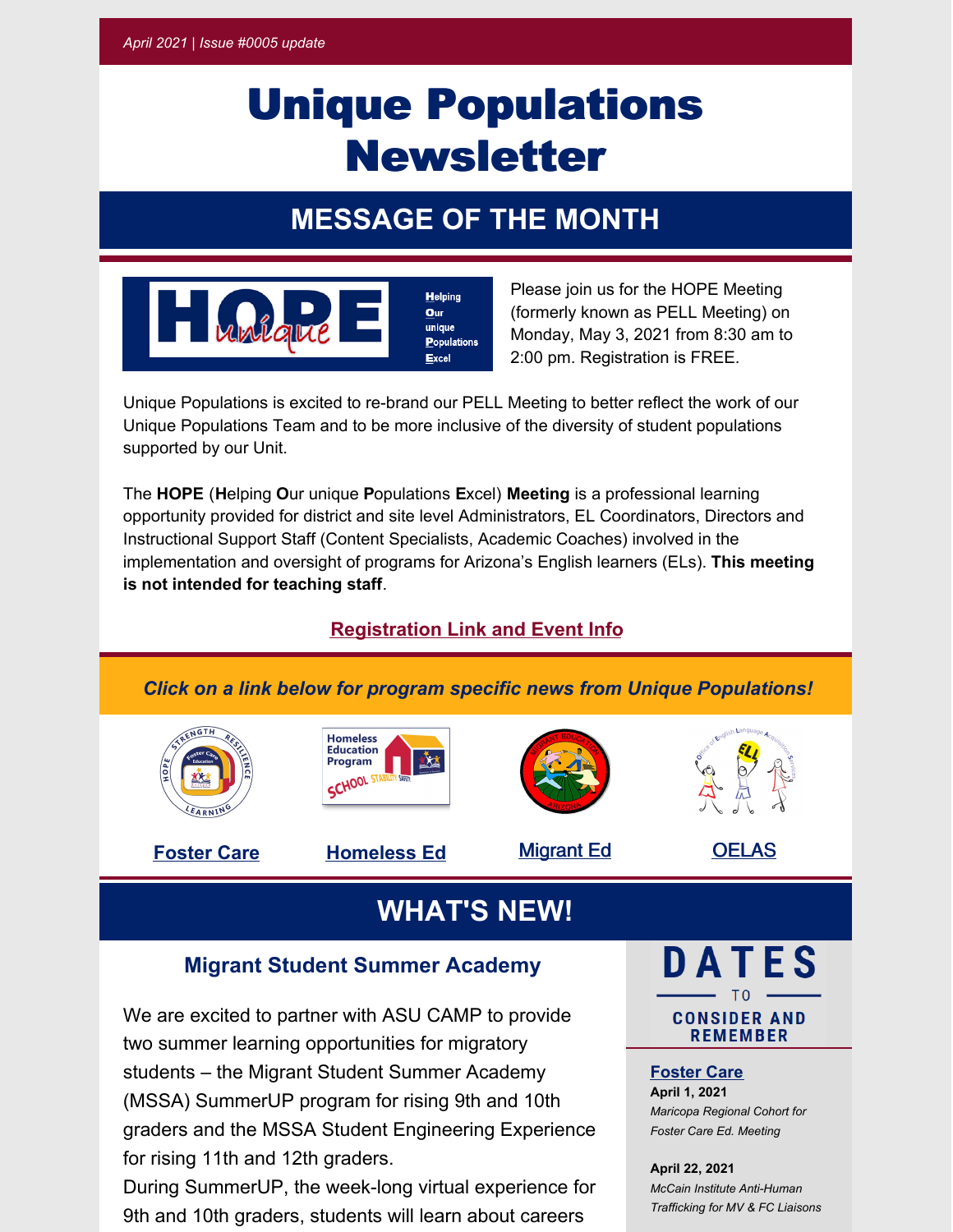in science, technology, engineering, and math from ASU faculty and students in these fields.

The SummerUP program offers two sessions. Students must pick one of the following:

- Session 1: Mon, June 14 Sat, June 19
- Session 2: Mon, June 21 Sat, June 26

Register here for [SummerUP](https://na.eventscloud.com/mssa21)

## **Spring & Summer 2021 OELAS Professional Learning**

OELAS has made it a goal to focus our work with educators this year on building awareness and a strong foundation around Arizona's newly approved Language Development Approach, SEI Models, and English Language Proficiency Standards (ELPS).

During the months of April and May 2021,we will be offering the OELAS Series: Laying the Foundation with Arizona's Language Development Approach. This is a FREE, five-part series that includes:

- Overview of Arizona's Language Development Approach
- A Closer Look at Principle 1: Asset-Based Behaviors & Expectations
- A Closer Look at Principle 4: Assessment, Monitoring & Feedback
- A Closer Look at Principle 2: Integrated ELD
- A Closer Look at Principle 3: Targeted ELD

Each session is:

- 2 Hours
- Virtual
- Highly interactive
- Intended for classroom teachers and instructional leaders

### **CLICK HERE FOR [REGISTRATION](https://ems.azed.gov/Home/Calendar?sd=8541) & EVENT INFO**



Arizona Department of Education Unique Populations 1535 West Jefferson Street, Bin 31 Phoenix, Arizona 85007 Main Line: 602-542-0753 | Fax Line: 602-542-3050

**[Contact](mailto:OELAS@azed.gov) Us**

**May 5, 2021** *Southern AZ Regional Cohort for Foster Care Ed. Meeting*

#### **Homeless Ed**

**April 14, 2021** *HYC Coffee Talk-Homeless Youth Connection and their LEAs discuss topics on students and assistance*

**April 21, 2021** *Homeless Education "Think Tank" session*

**April 22, 2021** *McKinney-Vento Liaison Advisory Team Mtg.*

**May 19, 2021** *Homeless Education "Think Tank" session*

**May 31, 2021** *Education for Homeless Youth and Children FY22 budget due for Subgrantees*

**May 31, 2021** *DATA MUST BE SUBMITTED for homeless and unaccompanied youth*

#### **Migrant Ed**

**April 13, 2021 | May 11, 2021** *MEP Monthly Webinars*

**April 14-16, 2021** *IDRC Virtual MEP Summer Recruitment Institute*

**May 1, 2021** *FY22 Grant Applications Due*

**May 3-6, 2021** *NASDME*

**May 21, 2021** *Deadline for Entering Withdraw Dates*

#### **OELAS**

**April 1, 2021** *Next deadline to notify OELAS of Title III Consortium Membership before final award announcements in the Fall*

#### **May 1, 2021**

*FY22 Title III Applications should be submitted by LEAs*

**May 3, 2021**